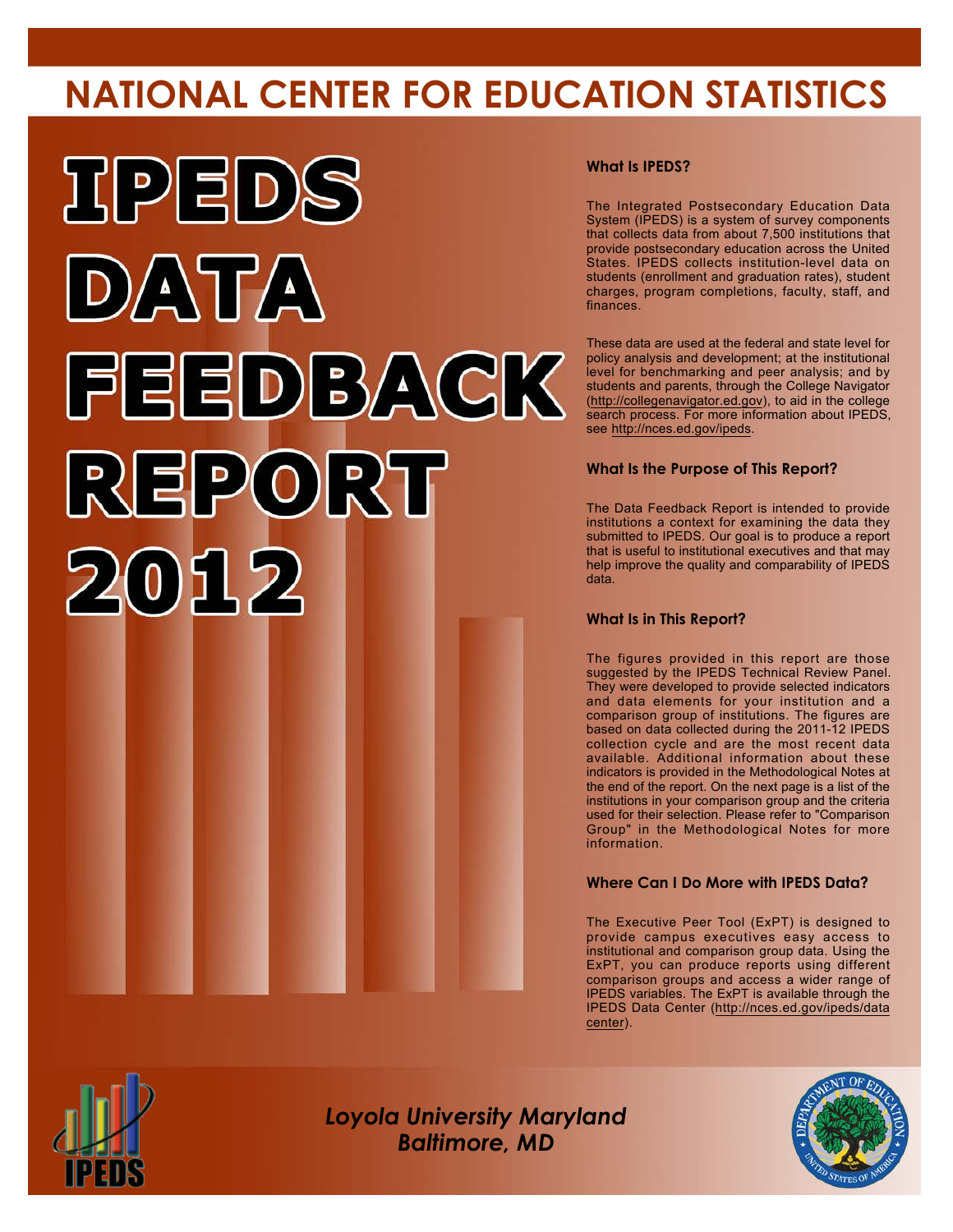#### **COMPARISON GROUP**

Comparison group data are included to provide a context for interpreting your institution's statistics. If your institution did not define a Custom Comparison Group for this report by July 15, NCES selected a comparison group for you. (In this case, the characteristics used to define the comparison group appears below.) The Executive Peer Tool (ExPT)[\(http://nces.ed.gov/ipeds/datacenter/\)](http://nces.ed.gov/ipeds/datacenter/) can be used to reproduce the figures in this report using different peer groups.

The custom comparison group chosen by Loyola University Maryland includes the following 9 institutions:

- Creighton University (Omaha, NE)
- Fairfield University (Fairfield, CT)
- Gonzaga University (Spokane, WA)
- Loyola Marymount University (Los Angeles, CA)
- Providence College (Providence, RI)
- Saint Joseph's University (Philadelphia, PA)
- Santa Clara University (Santa Clara, CA)
- Villanova University (Villanova, PA)
- Xavier University (Cincinnati, OH)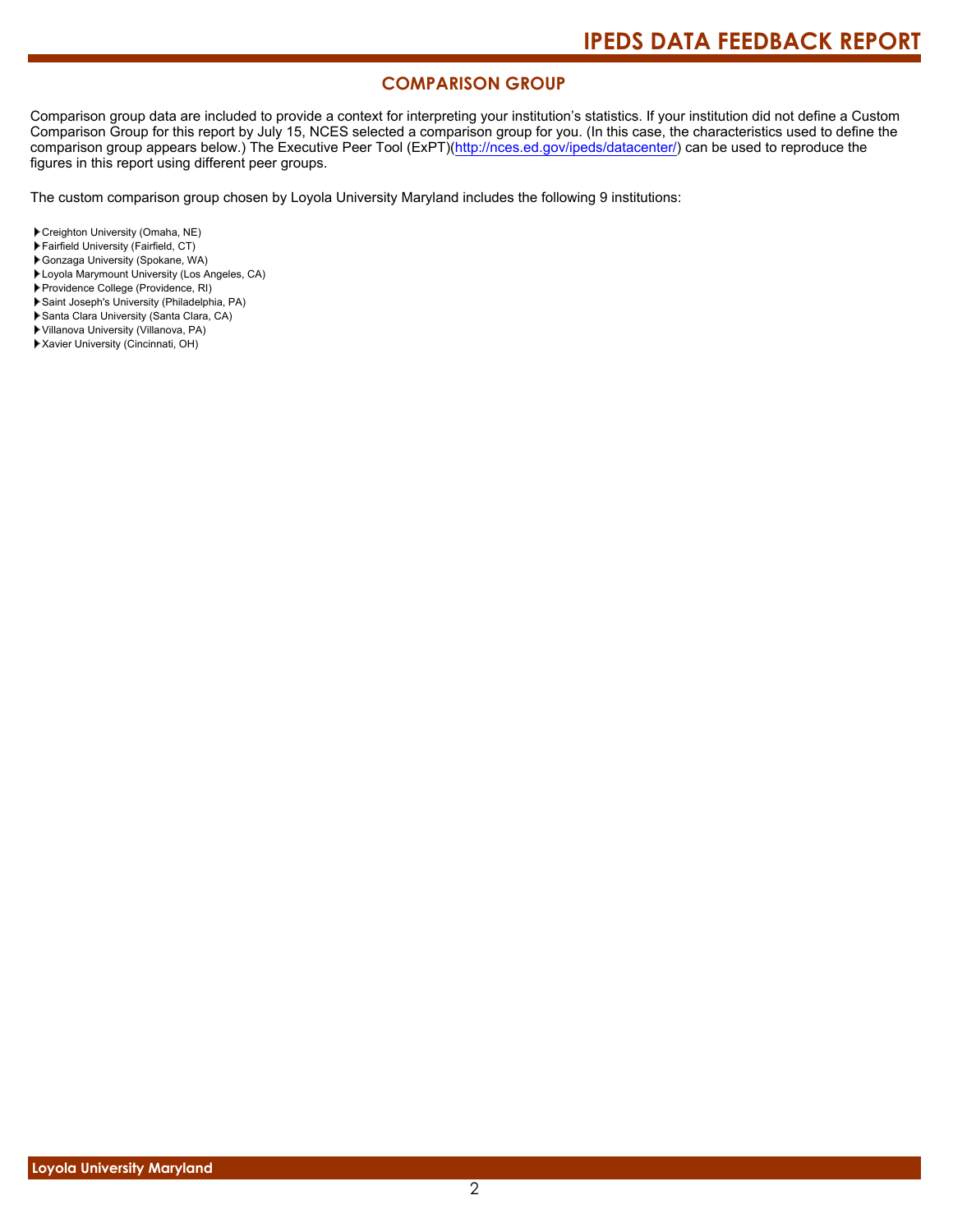



NOTE: For more information about disaggregation of data by race and ethnicity, please see the Methodological Notes at the end of this report. Median values for the comparison group will not add to 100 percent. See "Use of Median Values for Comparison Group" in the Methodological Notes at the end of this report for how median values are determined. N is the number of institutions in the comparison group.

SOURCE: U.S. Department of Education, National Center for Education Statistics, Integrated Postsecondary Education Data System (IPEDS): Spring 2012, Fall Enrollment component.

#### **Figure 2. Unduplicated 12-month headcount of all students and of undergraduate students (2010-11), total FTE enrollment (2010-11), and full- and part-time fall enrollment (Fall 2011)**



NOTE: For details on calculating full-time equivalent (FTE) enrollment, see Calculating FTE in the Methodological Notes at the end of this report. Total headcount, FTE, and fulland part-time fall enrollment include both undergraduate and postbaccalaureate students, when applicable. N is the number of institutions in the comparison group. SOURCE: U.S. Department of Education, National Center for Education Statistics, Integrated Postsecondary Education Data System (IPEDS): Fall 2011, 12-month Enrollment component and Spring 2012, Fall Enrollment component.

#### **Figure 3. Number of degrees awarded, by level: 2010-11**



NOTE: For additional information about postbaccalaureate degree levels, see the Methodology Notes. N is the number of institutions in the comparison group. SOURCE: U.S. Department of Education, National Center for Education Statistics, Integrated Postsecondary Education Data System (IPEDS): Fall 2011, Completions component.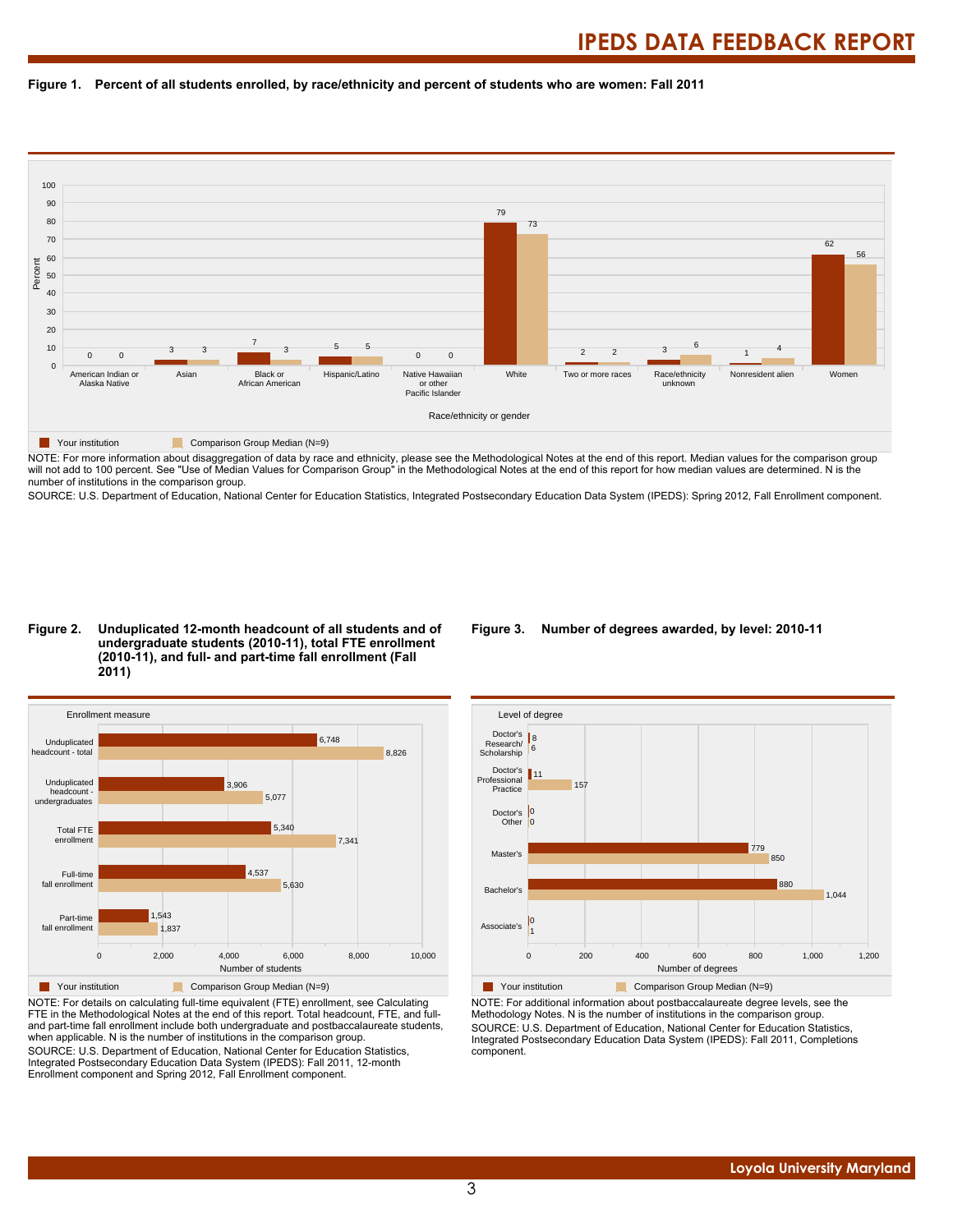**Figure 4. Academic year tuition and required fees for full-time, first-time, degree/certificate-seeking undergraduates: 2008-09--2011-12**



NOTE: The tuition and required fees shown here are the lowest reported from the categories of in-district, in-state, and out-of-state. N is the number of institutions in the comparison group.

SOURCE: U.S. Department of Education, National Center for Education Statistics, Integrated Postsecondary Education Data System (IPEDS): Fall 2011, Institutional Characteristics component.





NOTE: Any grant aid above includes grant or scholarship aid from the federal government, state/local government, or the institution. Federal grants includes Pell grants and other federal grants. Any loans includes federal loans and other loans to students. For details on how students are counted for financial aid reporting, see Cohort Determination in the Methodological Notes at the end of this report. N is the number of institutions in the comparison group.

SOURCE: U.S. Department of Education, National Center for Education Statistics, Integrated Postsecondary Education Data System (IPEDS): Winter 2011-12, Student Financial Aid component.





NOTE: Average net price is for full-time, first-time, degree/certificate-seeking undergraduate students and is generated by subtracting the average amount of federal, state/local government, and institutional grant and scholarship aid from the total cost of attendance. For public institutions, this includes only students who paid the in-state or indistrict tuition rate. Total cost of attendance is the sum of published tuition and required fees, books and supplies, and the average room and board and other expenses. For more information, see the Methodological Notes at the end of this report. N is the number of institutions in the comparison group.

SOURCE: U.S. Department of Education, National Center for Education Statistics, Integrated Postsecondary Education Data System (IPEDS): Fall 2011, Institutional Characteristics component; Winter 2011-12, Student Financial Aid component.



**degree/certificate-seeking undergraduate students, by**

NOTE: Any grant aid above includes grant or scholarship aid from the federal government, state/local government, or the institution. Federal grants includes Pell grants and other federal grants. Any loans includes federal loans and other loans to students. Average amounts of aid were calculated by dividing the total aid awarded by the total number of recipients in each institution. N is the number of institutions in the comparison group. SOURCE: U.S. Department of Education, National Center for Education Statistics, Integrated Postsecondary Education Data System (IPEDS): Winter 2011-12, Student Financial Aid component.

### **Figure 7. Average amounts of grant or scholarship aid from the federal government, state/local government, or the institution, or loans received, by full-time, first-time**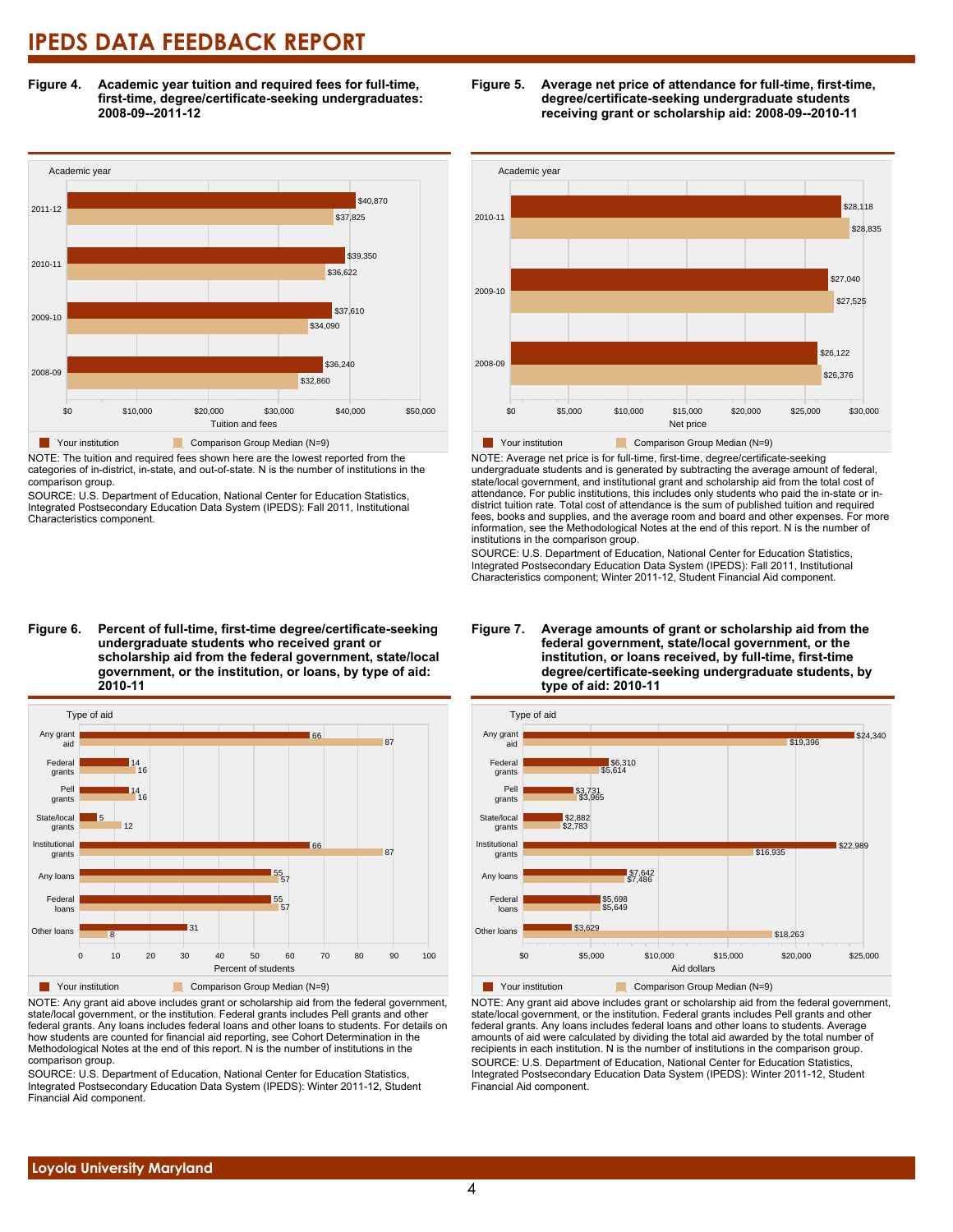**Figure 8. Percent of all undergraduates receiving aid by type of aid: 2010-11**

**Figure 9. Average amount of aid received by all undergraduates, by type of aid: 2010-11**



NOTE: Any grant aid above includes grant or scholarship aid from the federal government, state/local government, the institution, or other sources. Federal loans includes only federal loans to students. N is the number of institutions in the comparison group. SOURCE: U.S. Department of Education, National Center for Education Statistics, Integrated Postsecondary Education Data System (IPEDS): Winter 2011-12, Student Financial Aid component.



NOTE: Any grant aid above includes grant or scholarship aid from the federal government, state/local government, the institution, or other sources. Federal loans includes federal loans to students. Average amounts of aid were calculated by dividing the total aid awarded by the total number of recipients in each institution. N is the number of institutions in the comparison group.

SOURCE: U.S. Department of Education, National Center for Education Statistics, Integrated Postsecondary Education Data System (IPEDS): Winter 2011-12, Student Financial Aid component.

#### **Figure 10. Graduation rate and transfer-out rate (2005 cohort); graduation rate cohort as a percent of total entering students and retention rates of first-time students (Fall 2011)**



NOTE: Graduation rate cohort includes all full-time, first-time, degree/certificate-seeking undergraduate students. Entering class includes all students coming to the institution for the first time. Only institutions with a mission to prepare students to transfer are required to report transfers out. Graduation and transfer-out rates are the Student Right-to-Know rates. Retention rates are measured from the fall of first enrollment to the following fall. 4 yr institutions report retention rates for students seeking a bachelor's degree. Median values for the comparison group will not add to 100 percent. N is the number of institutions in the comparison group. Medians are not reported for comparison groups with less than three values.

SOURCE: U.S. Department of Education, National Center for Education Statistics, Integrated Postsecondary Education Data System (IPEDS): Spring 2012, Graduation Rates component and Fall Enrollment component.

#### **Figure 11. Bachelor's degree graduation rates of full-time, first-time, degree/certificate-seeking undergraduates within 4 years, 6 years, and 8 years: 2003 cohort**



NOTE: The 6-year graduation rate is the Student Right-to-Know (SRK) rate; the 4- and 8 year rates are calculated using the same methodology. For more information see the Methodological Notes at the end of the report. N is the number of institutions in the comparison group.

SOURCE: U.S. Department of Education, National Center for Education Statistics, Integrated Postsecondary Education Data System (IPEDS): Spring 2012, 200% Graduation Rates component.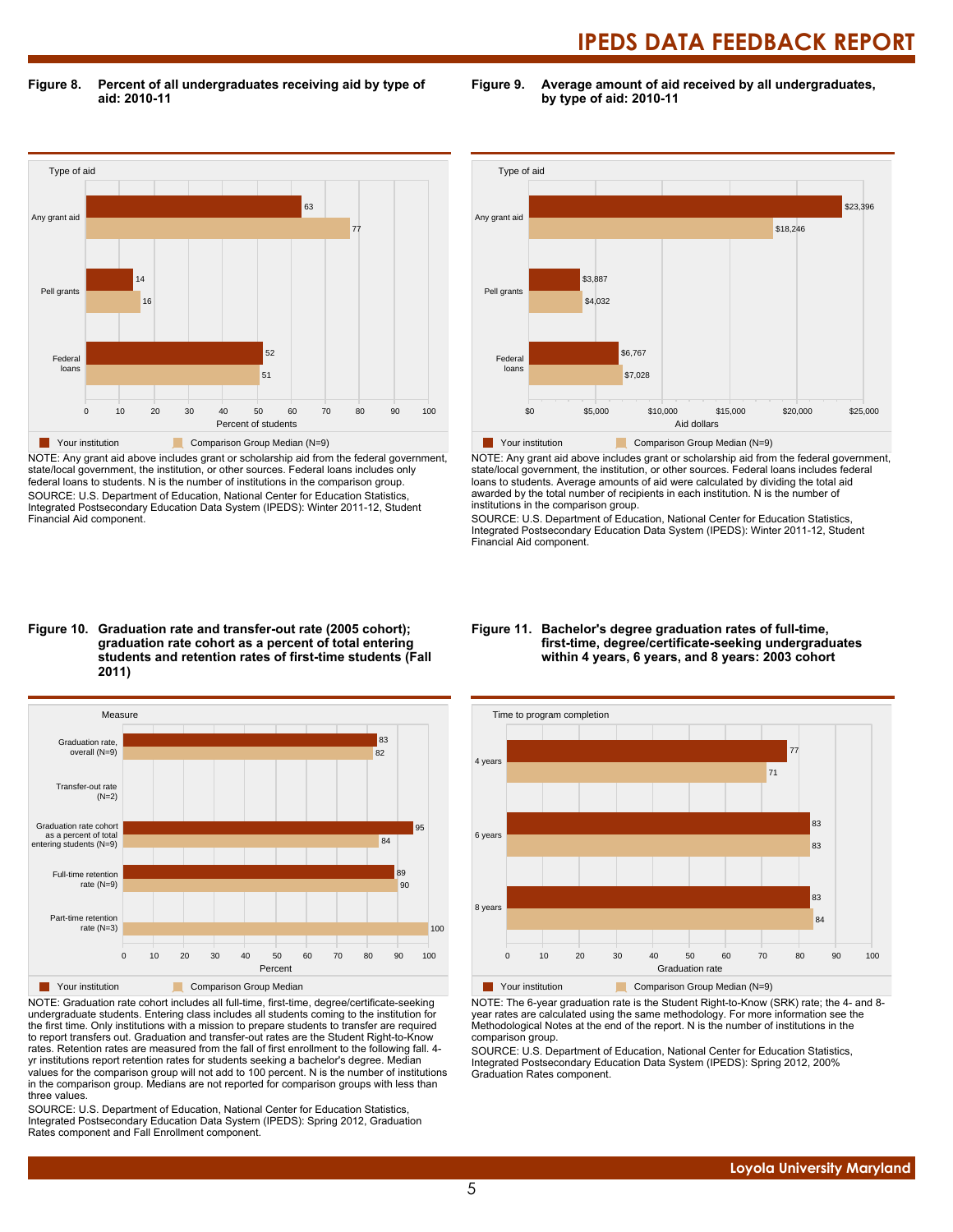#### **Figure 12. Full-time equivalent staff, by assigned position: Fall 2011**



NOTE: Graduate assistants are not included in this figure. For information on the calculation of FTE of staff, see the Methodological Notes. N is the number of institutions in the comparison group.

SOURCE: U.S. Department of Education, National Center for Education Statistics, Integrated Postsecondary Education Data System (IPEDS): Winter 2011-12, Human Resources component.





NOTE: Average full-time instructional staff salaries for 11/12-month contracts were equated to 9-month average salaries by multiplying the 11/12-month salary by .8182. Salaries based on less than 9-month contracts are not included. Medical school salaries are not included. N is the number of institutions in the comparison group. Medians are not reported for comparison groups with less than three values.

SOURCE: U.S. Department of Education, National Center for Education Statistics, Integrated Postsecondary Education Data System (IPEDS): Winter 2011-12, Human Resources component.

#### **Figure 14. Percent distribution of core revenues, by source: Fiscal year 2011**



NOTE: The comparison group median is based on those members of the comparison group that report finance data using the same accounting standards as the comparison institution. For a detailed definition of core revenues, see the Methodological Notes. N is the number of institutions in the comparison group.

SOURCE: U.S. Department of Education, National Center for Education Statistics, Integrated Postsecondary Education Data System (IPEDS): Spring 2012, Finance component.

#### **Figure 15. Core expenses per FTE enrollment, by function: Fiscal year 2011**



NOTE: Expenses per full-time equivalent (FTE) enrollment, particularly instruction, may be inflated because finance data includes all core expenses while FTE reflects credit activity only. For details on calculating FTE enrollment and a detailed definition of core expenses, see the Methodological Notes. N is the number of institutions in the comparison group. SOURCE: U.S. Department of Education, National Center for Education Statistics, Integrated Postsecondary Education Data System (IPEDS): Fall 2011, 12-month Enrollment component and Spring 2012, Finance component.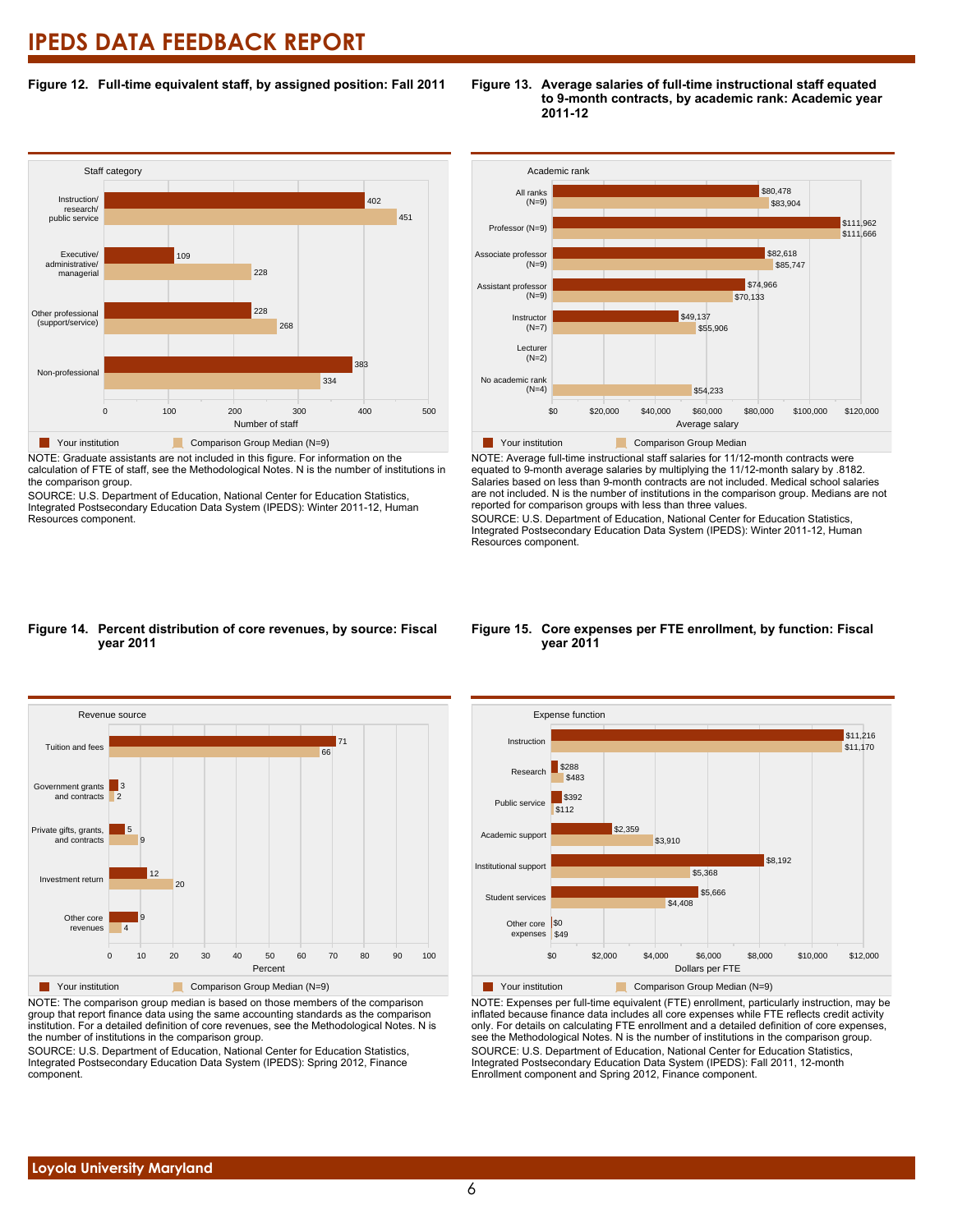### **METHODOLOGICAL NOTES**

#### **Overview**

This report is based on data supplied by institutions to IPEDS during the 2011-12 survey year. Response rates exceeded 99 percent for most surveys. Detailed response tables are included in IPEDS First Look reports, which can be found at [http://nces.ed.gov/pubsearch/getpubcats.asp?sid=010.](http://nces.ed.gov/pubsearch/getpubcats.asp?sid=010)

#### **Use of Median Values for Comparison Group**

The value for the comparison institution is compared to the median value for the comparison group for each statistic included in the figure. If more than one statistic is presented in a figure, the median values are determined separately for each indicator or statistic. Medians are not reported for comparison groups with less than three values. Where percentage distributions are presented, median values may not add to 100 percent. Through the ExPT, users have access to all of the data used to create the figures included in this report.

#### **Missing Statistics**

If a statistic is not reported for your institution, the omission indicates that the statistic is not relevant to your institution and the data were not collected. As such, not all notes listed below may be applicable to your report.

#### **Use of Imputed Data**

All IPEDS data are subject to imputation for total (institutional) and partial (item) nonresponse. If necessary, imputed values were used to prepare your report.

#### **Data Confidentiality**

IPEDS data are not collected under a pledge of confidentiality.

#### **Disaggregation of Data by Race/Ethnicity**

When applicable, some statistics are disaggregated by race/ethnicity. Data disaggregated by race/ethnicity have been reported using the 1997 (new) Office of Management and Budget categories. Detailed information about the recent race/ethnicity changes can be found at <http://nces.ed.gov/ipeds/reic/resource.asp>.

#### **Postbaccalaureate Degree Categories**

The use of new postbaccalaureate degree categories was mandatory in the 2011-12 collection year. These categories are: doctor's degreeresearch/scholarship, doctor's degree-professional practice, and doctor's degree-other. (The first-professional degree and certificate categories and the single doctor's degree category have been eliminated.)

#### **Cohort Determination for Reporting Student Financial Aid and Graduation Rates**

Student cohorts for reporting Student Financial Aid and Graduation Rates data are based on the reporting type of the institution. For institutions that report based on an academic year (those operating on standard academic terms), student counts and cohorts are based on fall term data. Student counts and cohorts for program reporters (those that do not operate on standard academic terms) are based on unduplicated counts of students enrolled during a full 12-month period.

#### **Description of Statistics Used in the Figures**

#### *Average Institutional Net Price*

Average net price is calculated for full-time, first-time degree/certificateseeking undergraduates who were awarded grant or scholarship aid from the federal government, state/local government, or the institution anytime during the full aid year. For public institutions, this includes only students who paid the in-state or in-district tuition rate. Other sources of grant aid are excluded. Average net price is generated by subtracting the average amount of federal, state/local government, and institutional grant and scholarship aid from the total cost of attendance. Total cost of attendance is the sum of published tuition and required fees, books and supplies, and the average room and board and other expenses.

For the purpose of the IPEDS reporting, aid received refers to financial aid that was awarded to, and accepted by, a student. This amount may differ from the aid amount that is disbursed to a student.

#### *Core Revenues*

Core revenues for public institutions reporting under GASB standards include tuition and fees; state and local appropriations; government grants and contracts; private gifts, grants, and contracts; sales and services of educational activities; investment income; other operating and nonoperating sources; and other revenues and additions (federal and capital appropriations and grants and additions to permanent endowments). Core revenues for private, not-for-profit institutions (and a small number of public institutions) reporting under FASB standards include tuition and fees; government appropriations (federal, state, and local); government grants and contracts; private gifts, grants, and contracts (including contributions from affiliated entities); investment return; sales and services of educational activities; and other sources. Core revenues for private, forprofit institutions reporting under FASB standards include tuition and fees; government appropriations, grants, and contracts (federal, state, and local); private grants and contracts; investment income; sales and services of educational activities; and other sources. At degree-granting institutions, core revenues exclude revenues from auxiliary enterprises (e.g., bookstores, dormitories), hospitals, and independent operations. Nondegree-granting instituions do no report revenue from auxiliary enterprises in a separate category. These amounts may be included in the core revenues from other sources.

#### *Core Expenses*

Core expenses include expenses for instruction, research, public service, academic support, institutional support, student services, scholarships and fellowships (net of discounts and allowances), and other expenses. Expenses for operation and maintenance of plant, depreciation, and interest are allocated to each of the other functions. Core expenses at degree-granting institutions exclude expenses for auxiliary enterprises (e.g., bookstores, dormitories), hospitals, and independent operations. Nondegree-granting institutions do not report expenses for auxiliary enterprises in a separate category. These amounts may be included in the core expenses as other expenses.